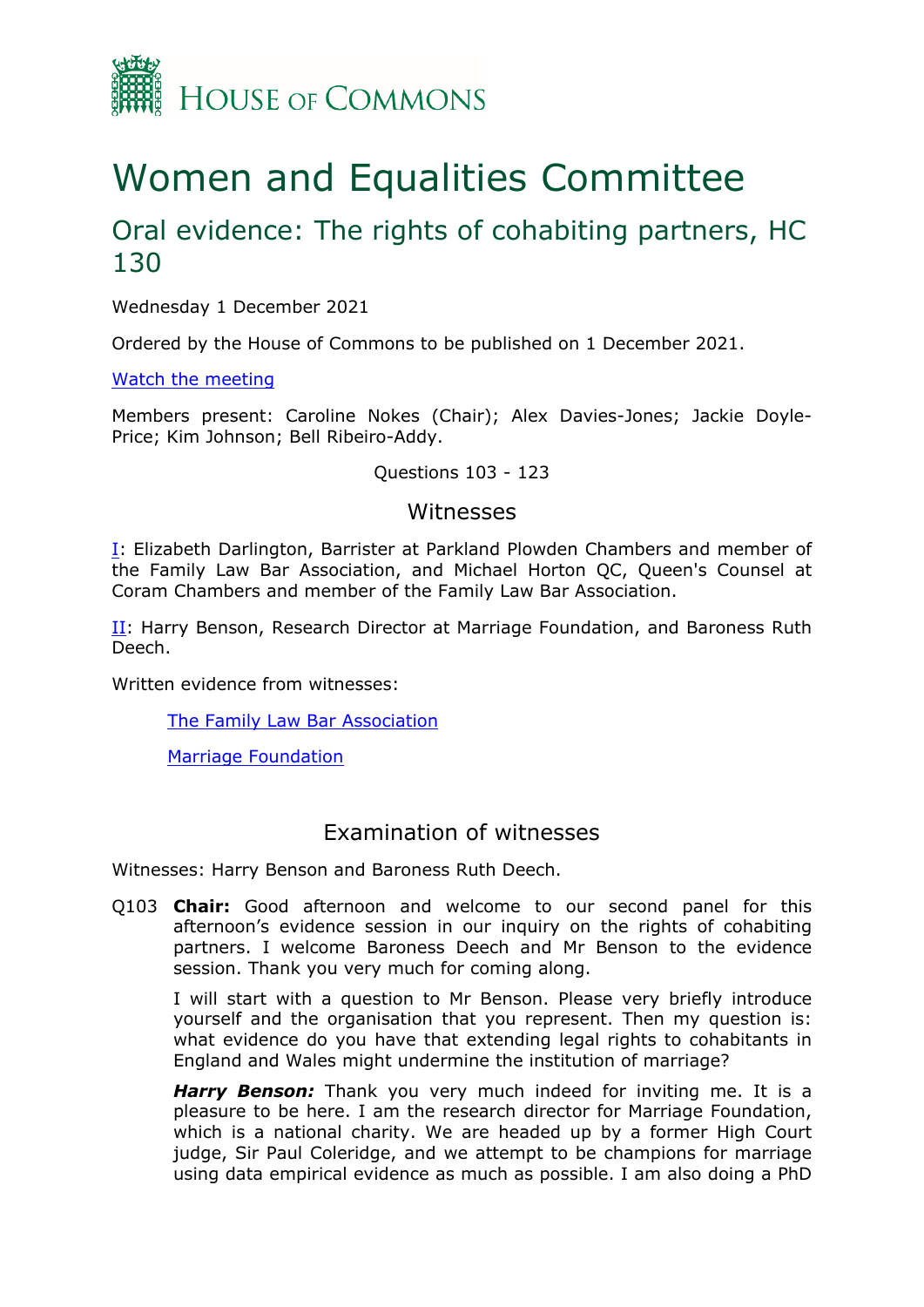

at Bristol University, at the School of Social Policy, on the subject of why the rich marry and the poor do not. Of course, it is a gradient more than an absolute one or the other. That is an interesting question that does not appear to have been answered in the academic literature just now.

The essence of my argument for why we need to be extremely cautious, I believe, about giving marriage-like rights automatically to cohabiting couples is because of the risk of undermining commitment. There are several aspects of commitment that happen when couples get together and make a decision to be together, they make a plan to be together, they get social affirmation and social accountability. These things are necessary ingredients that go within marriage. They do not necessarily go with cohabiting.

The reason why we need to be careful is that cohabiting is essentially a gigantic new social experiment. We did not have cohabiting really anywhere in the world until the 1960s, 1970s, until birth control let the genie out of the bottle and made it a possibility. Therefore, we need to tread quite carefully before suddenly equating marriage and cohabiting as if they are the same. I know the common parlance is to say "living together as if married" but the outcomes look very different. There is an awful lot of research on that that I could go into if you like.

Q104 **Chair:** It would be helpful if we could have some evidence as to why cohabiting couples, in your view, are less committed.

*Harry Benson:* Not always less committed, of course. Some cohabiting couples do perfectly well. I will give you an example. I and my colleague, Professor Steve McKay at the University of Lincoln, did a study using data from Understanding Society, which is also known as the UK Household Longitudinal Study. We looked at parents with 15 year-olds and we tracked back through their marital status. We found that the break-up risk for couples who married before their kids were born was 24%. That is basically the divorce rate, 24% from birth to age 15 for couples who were married. For couples who never married the break-up rate was 69%, a gigantic leap.

You can control for anything you like. You can take into account age, education, all these other factors. You never quite get rid of that vast gap. I think there are three reasons why marriage might have a causal element to it. This is a debate that is always going to run and run. Association and cause are always difficult to disentangle. I think there are three reasons why marriage has a causal element to it.

The first thing is that you have to make a decision to engage with the process of marriage. When we make decisions we tend to be more likely to stick at things. We put up with the bad things and we tend to enjoy the good things more. I could give all sorts of examples of that. If we went out for a walk this afternoon and said, "Right, let's go for a walk", we are making a decision to go for a walk. If it starts raining we will probably keep going and enjoy the walk. If we say, "Let's see how it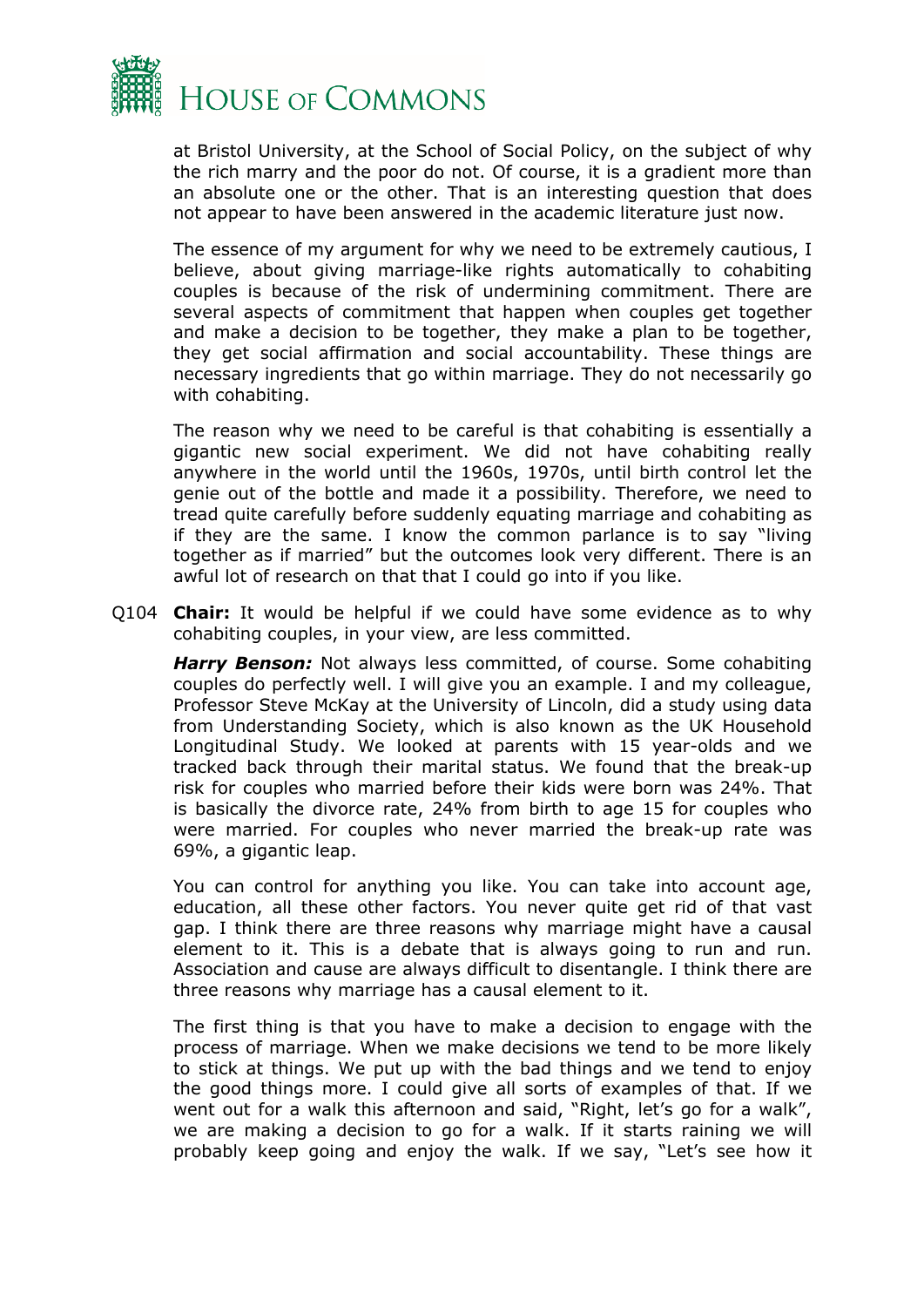

goes" we are less likely to keep going if the heavens open. Therefore, we are more likely to stick at things when we make decisions.

The second thing is that when you get married you make a plan. You ask that question: will you spend the rest of your life with me? That puts couples on the same page once they have agreed that. It is a really important step because it produces real symmetry of commitment. You both know exactly where you stand. You have signalled to each other what is going on and there is a real difference. That does not necessarily happen in cohabiting. It can do, of course it can, but it does not necessarily happen, and it may be one of the reasons why cohabiting couples are not necessarily as successful and why only a minority of them do so well because they do not start with a plan.

Very few successful businesses did not start with a plan. It is extremely difficult to achieve something if you do not have a plan at the beginning. That is very important. There is also an interesting side issue with cohabiting that there is an awful lot of ambiguity that happens in relationships. You want to get rid of ambiguity to provide the kind of security that gives people confidence in their relationship. That is mostly what marriage is supposed to do. It removes ambiguity and gives you certainty. When you have ambiguity in a relationship you often have one person who is less committed.

I heard your previous panel talking about power arrangements in a relationship. Power in a relationship rests with the less committed person and the less committed person more often than not in cohabiting couples is the bloke. That is your modern patriarchy. It is not in marriage. Marriage was yesterday's story and undoubtedly the law was antagonistic towards women in the past. It did not favour women. It favoured men, and we all know that.

That was yesterday's story. Today's story is you find your patriarchy, you find your ambiguities, your asymmetries, your power arrangement are the men in cohabiting relationships. Therefore, normalising cohabiting more than it already is, trying to pretend that there is no longer any clear blue water between marriage and cohabiting I think is a big risky step, because we risk undermining the foundations of commitment. I have not even talked about the whole thing of the celebration itself, which provides social affirmation and social accountability as well. Having all your friends around for that great big decision makes a huge difference to helping people stick at things.

Those sorts of things are all important and if we automate the process we risk undermining those things and increasing the number of cohabiting couples and therefore increasing the level of family breakdown.

Q105 **Chair:** Can I take you back to a comment that you made right at the beginning—apologies for my own ignorance around this—that birth control is the reason that we saw an increase in cohabitation?

*Harry Benson:* Yes.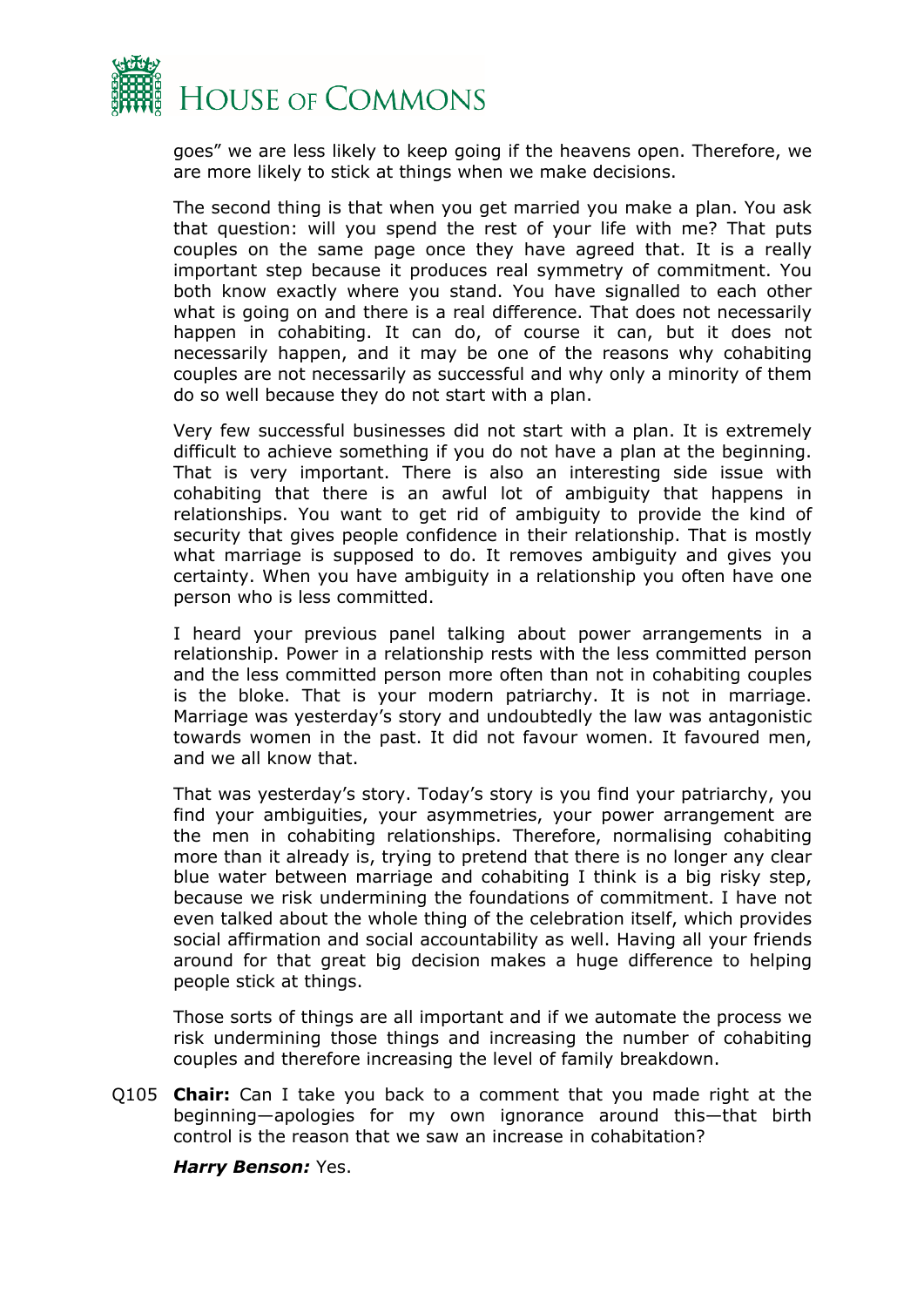

**Chair:** Does that hold true now we know that one of the fastest groups of cohabitees are older people?

*Harry Benson:* That is part of my PhD. I have just been looking into exactly this. I am looking back through parish records going back to the 16th century to see what happened. There was plenty of sex outside of marriage. There was plenty of illegitimacy or what they rather rudely called bastardy. There wasn't was very much cohabitation of couples living together in the sense that we understand it now.

People slept together, they clearly did, but most births took place within marriage. Marriage and childbirth were deeply linked together. It is only once you get past the 1960s and 1970s that birth control became a thing. I think it was initially available to married women and then subsequently to unmarried women. That then made living together much less risky because, obviously, before birth control you had the risk of getting pregnant and you needed to think about whether you were going to turn that into a marriage at some stage. People were a lot more careful then. The big change has been that society has normalised cohabiting now. The question is whether we should be normalising the law about it as well.

Q106 **Chair:** Thank you. Baroness Deech, do you have anything that you would like to add to the question of committed relationships? We have heard from many of our witnesses that there is plenty of evidence of committed relationships among cohabitees.

**Baroness Deech:** Yes. As Harry was talking, I remember there was a study by the University of Denver that showed that men in a relationship did not feel commitment—whatever that is—until they had signed a piece of paper of one sort or another that they had actually accepted the obligation, whereas women saw commitment arising from moving in, sharing a bathroom and sharing a home. There was a mismatch in what they saw.

There is also a paper by Gillian Douglas about commitment. If you think about commitment, it does not mean anything. Commitment lasts as long as commitment lasts. If you decide you are no longer committed you are no longer committed, whereas an obligation, a legal or moral or even religious obligation is of a different nature. I do not take quite the same moral stance as Harry. I have never argued that recognising cohabitation would undermine marriage. I do not feel strongly about that. People still see marriage as a good thing and, of course, as Harry said, children are much more likely to have a stable parental relationship if they are married, but I do not take the moral line on that.

Q107 **Kim Johnson:** Good afternoon, panel. My first question is to Baroness Deech. What are the merits of maintaining the current system for resolving disputes between cohabitants?

*Baroness Deech:* I see, maintaining the current system. The current system is quite sketchy. It is based on property law, which seems to me fair enough because that treats the cohabiting couple like it would any other two people in the population.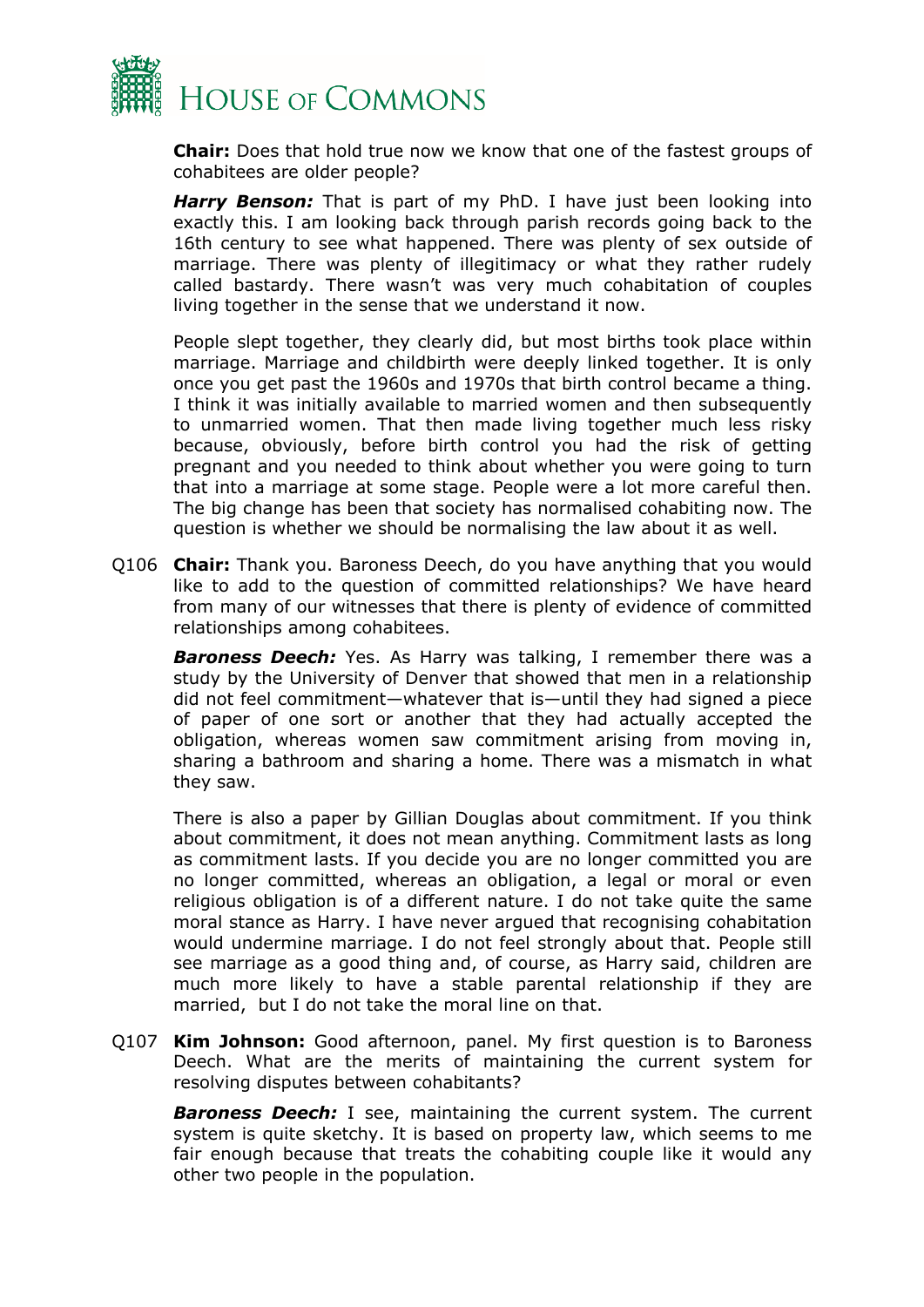

I look at Mumsnet every day. There was a question recently from a woman who said that she had put a lot of money into the shared home that they had and now they were breaking up what was going to happen to her. I did not answer, but the answer would have been that if she saw a lawyer—and of course, unfortunately, these things end with seeing a lawyer, that is another story—she would be entitled to such share of the property as she had actually paid for. That would be the case if our children set up home with a fellow student, for example, with a contribution from mum and dad or the other side.

If two people share a property they are entitled to reclaim that share. Beyond that, there are a few fringe elements, particularly on death. We see some very unedifying cases where the cohabiting woman—it is usually a woman—is making a claim from the estate of the deceased, which she is entitled to do. Of course, she is then pitted against the children of the first relationship and, indeed, the widow or maybe a wife. We should not think that men typically just have one cohabitant or one wife. Some of them have both.

Then, as far as benefits go, there are benefits and so on, but you have to remember that if there were a law whereby men typically—I am using "men" in a stereotype fashion—had to pay maintenance to the women they had cohabited with and they are at the benefits level, universal credit would take that maintenance, pound for pound, so it is wasted. Whereas, if, as I strongly urge, all the assets and force of the law were imposed to get maintenance and property for children that would be kept.

I find it quite extraordinary that all the lawyers I have talked to about this—and I have been writing and talking about it for over 40 years—are very concerned about the position of women and the litigation that would induce, but I cannot get anyone to care about the position of children. A week or two ago, we heard that the Child Maintenance Service has about £2 billion-worth of uncollected money. There are huge debts owing typically from fathers to their children and no one seems agitated about this.

If we are going to have a cohabitation law, which I do not think we should have, I would like to see the entire strength of that law brought to bear on the parent—usually but not always the father—to transfer property and maintain his children right through to the age of 21. As we all know, children do not leave school at 16 any more and become selfsupporting, if we are lucky not even at 21. Absolutely, I would like to see the strongest possible force of the law finally brought to bear on child poverty that way. Those are the people who need maintaining. It is the children not the women, in my view. There is an unbreakable relationship and obligation between the parents and the child, however that child comes into the world, and those children need to be supported.

Q108 **Kim Johnson:** Thank you, Baroness Deech. What do you think are the main challenges of developing a legal definition of cohabitation?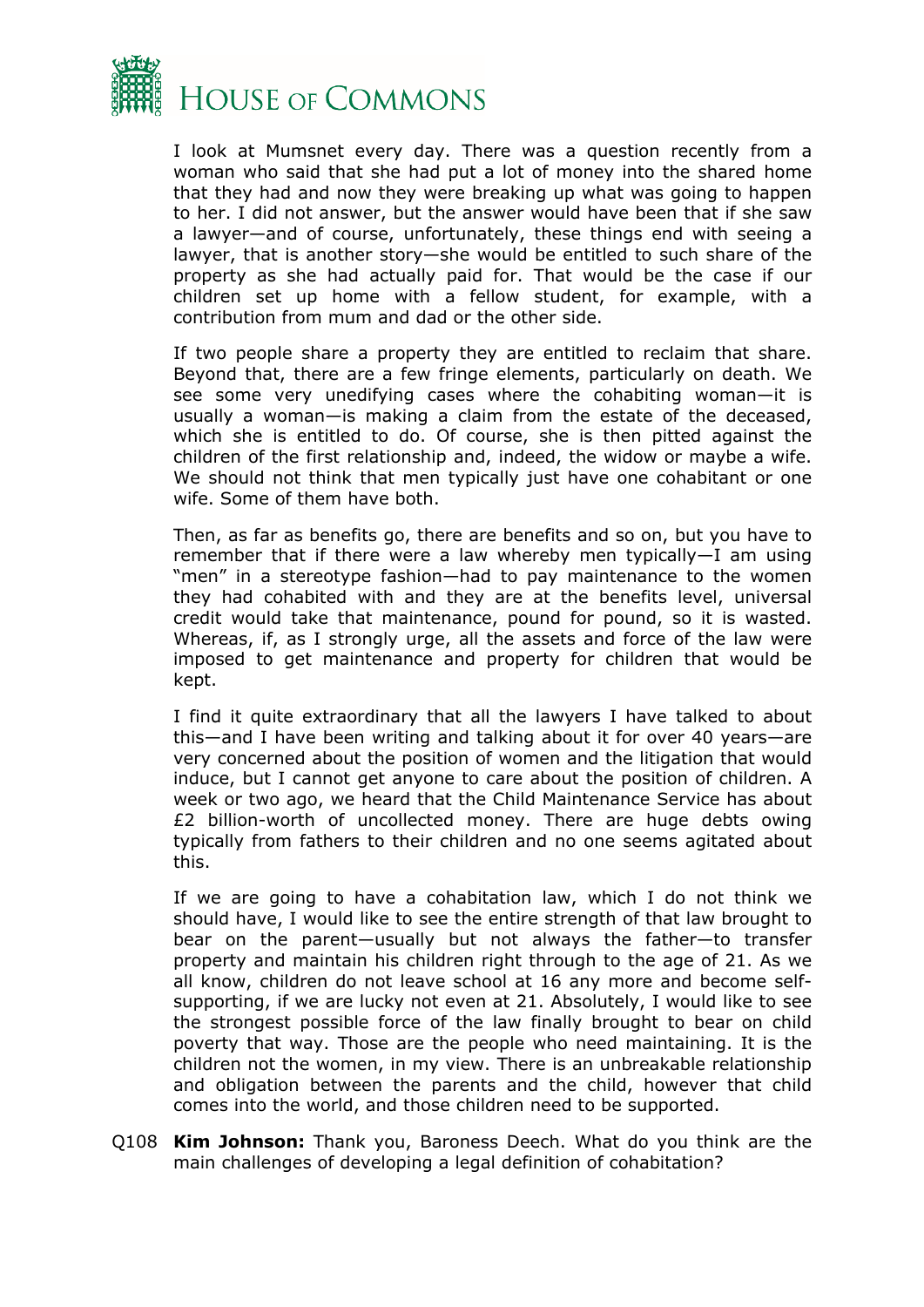

*Baroness Deech:* They are manifold. What is living together? We all know about couples. We have read about couples where he is in one house, she is in another or they spend a couple of nights a week together or they have a long-distance relationship or they live together for a while and then they break up. It is very hard to define. If you say two years or three years, there will be a whole new cohort of disappointed people who say, "I didn't quite chalk up the three years but looking in my diary I can see that we did have some time together".

You will open up a whole new glorious field for the most aggressive lawyers in: what is the length of that relationship; what is that relationship? Then, what about relatives? What about sisters who live together? What about agreements that may or may not have been made between the two? Who owns what? There is an absolute glorious field for lawyers.

I love lawyers, I have regulated them and I am married to one; I trained myself. It is said that every new piece of legislation in the family law field results in a good 10 years of fresh litigation by the lawyers. I have a whole dossier of cases—not about cohabitation, a few, about prenups and divorce—where the legal costs eat up half, three-quarters or the whole lot of assets.

Going back to what I said earlier, I think it is shameful that money should be spent on legal fights when that money should be going for the children, if there are any. Whatever system we have must be one that avoids that kind of fight. Any definition that you come up with will open the doors for blackmail. Any time a couple split up—whatever that means—she might typically say to him, "Well, you owe me X, Y, Z" and, rather than go to court, he will pay up or it will lead to expensive litigation. It sends a very bad message to women, but that is another topic in my view.

Q109 **Kim Johnson:** Why do you think a new cohabitation law would put back the status of women?

*Baroness Deech:* The underlying principle is full of stereotypes. It is posited on a notion that any woman who lives with a man is somehow disadvantaged, and I do not buy that. I empathise with another group that the law tends not to think about, single women, women with children and the father just isn't around. The law puts its whole force behind the woman who happens to live with a man, and you get all these arguments about, "She gave up her career and she took care of the house" and so on. First of all, it will not do anything except for women who are living with very rich men.

Secondly, there is this kind of 1950s notion that a woman who lives with a man is thereby condemned to a life of housewifery, servitude and disadvantage. Many women who live with a man may well have given up a job, either because they agreed or they wanted to and, if it is a stereotypically not very well-paid female job, maybe in retail or in offices, it is very hard to argue that they are losing anything because if you live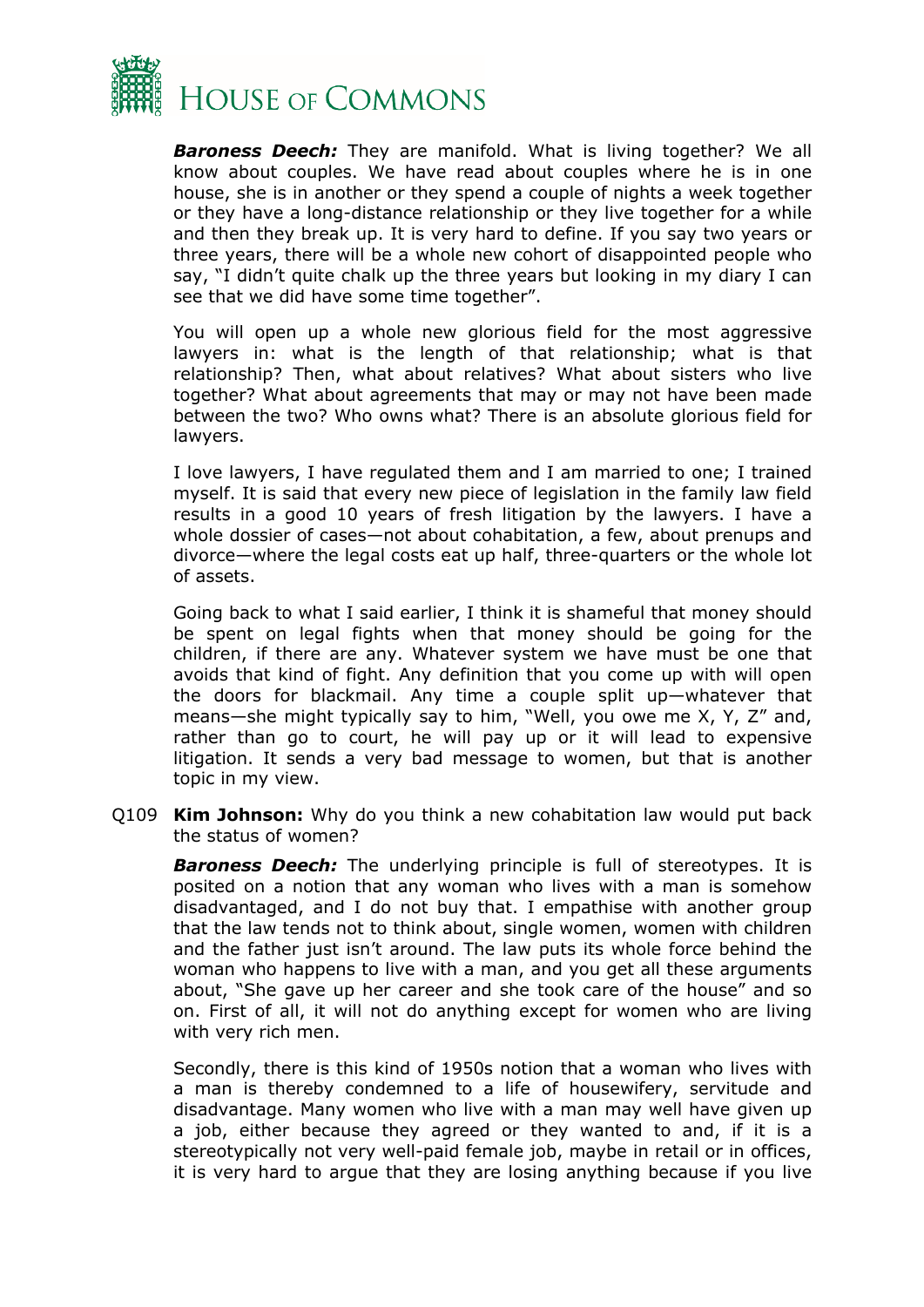

with someone he is keeping you. He is housing, clothing and feeding you. I think sometimes we underrate the contribution that stereotypically men make to keeping the family going by going out every day and earning a living. Therefore, I think only very well-off women would benefit.

I have this little vignette that I often offer when I speak. Imagine three sisters. One is very pretty and she lives with a well-off footballer. One marries a vicar, works terribly hard and lives in tithed property and works with him. The third one never marries. She stays at home and looks after her aged parents who do not leave her anything in the will. Why should the pretty one who lives with the footballer get—as she probably would a lot of money? The other two won't. It sort of rewards women for living with someone who is pretty well-off, and I do not like that. I think you have to justify that and I think you can only do it where there are children. If there are children, pour your largesse out on them. I do not thing a woman should think, "Well, I have lived with this man and therefore I need never work again. He owes me something".

Q110 **Kim Johnson:** You touched on the fact that there is an imbalance between men and women under the current law. What is your solution to making some changes to that?

**Baroness Deech:** I do not think there necessarily is an imbalance. My daughter's generation are well educated. They have good careers. I am sorry to say sometimes they do not seem to be able to get a man to commit. There are many young women who have lived with a man for many years and he will not marry her. She is earning well. You have to remember it works both ways. I think the disappointment and anger of a well-off woman who finds not only that her man friend has left her, will not marry her but is making a claim, should not be underestimated.

If you think there is an imbalance—and I am not sure that there is—the only solution is, of course, more publicity, but also getting people to understand that they need to sign papers when they buy a house together or perhaps make a contract. I would like to see the day when every WH Smith has cohabitation contracts—as they do in the States and get people to think about this. Many civil law countries have contractual relationship and, after all, today you can cohabit. You can have a civil partnership. You must be quite unthinking just to casually live with someone and not consider what sort of partnership you might have.

Therefore, I am not sure that I buy this power imbalance at all. I think it is high time we stopped thinking that somehow women's lives are wrecked by living with a man; no one ever expects them to work again. My generation fought to get careers and opportunities and political positions. It grieves me to see that there is still a strong strain of thought nationally that once a woman is living with a man—married or not, mother or not—she is thereby exempt from the labour market for ever more.

Q111 **Kim Johnson:** I do not think that is the situation for many working women at the moment.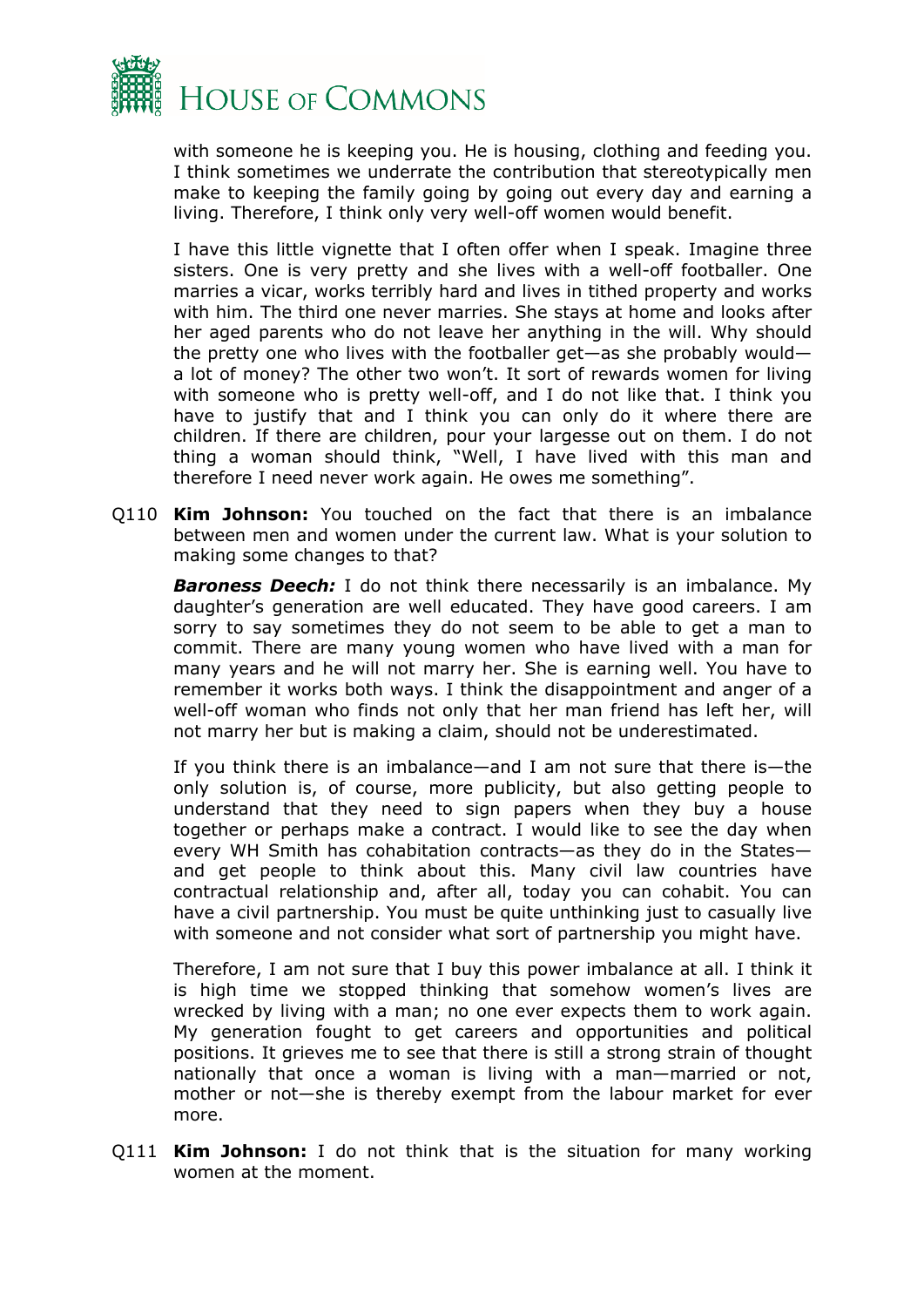

*Baroness Deech:* Exactly, and they won't get much, will they, if they live with someone?

**Kim Johnson:** They are all my questions, thank you, Baroness Deech.

Q112 **Chair:** Can I pick up on something you just said about people who cohabit being unthinking? Some of the evidence that we have taken indicates that there is a very strong assumption that they are already protected by the common law marriage myth. If we are going to help—in your words—the unthinking, how should we go about explaining better to them that they have no such protections?

*Baroness Deech:* This is a big problem throughout family law. Many of the proposals that have been put forward for the protection—whatever that means—of cohabiting people depend on opting in or opting out or knowing what the law is. People do not know what the law is. I used to run the All-Party Parliamentary Group on Family Law in the Lords. One thing that many members of the public came up with was, "Why doesn't somebody tell us what the law is? Why can we not have a booklet when we get married telling us what the law is?" You have a widespread going beyond family law situation, people not knowing what the law is.

As for protection, what does that mean? I think the protection that many women and children want is that the man typically stays there and fulfils his commitment to the children and the woman. Protection by way of money is not going to mean a lot if those people are living in a council house and they are on benefits. What does she think she will get? She will get next to nothing. The only one who will get something—and it is true in divorce as well—is the woman who is married to or living with a reasonably or perhaps pretty well-off man, so I am not sure about protection and quite what that means.

Q113 **Chair:** What about the circumstance where a woman who has contributed to not necessarily the cost of a property, not necessarily the mortgage, but has contributed to the running costs? In law at the moment there is very little opportunity for her to see the recoup of any financial contributions she has made.

*Baroness Deech:* Leaving aside property, as you said, if she has contributed to the running costs so has he, and she has benefited from that. She is living in a house. She is helping to pay for the heating, the food, which she could have done if she was single. I think most women know implicitly they are rather better off living with someone than being on their own. If you live on your own you would also have to contribute, wouldn't you? You would have to pay for the heating and the food and all the rest of it. Young single people find it difficult. Life is expensive. I do not see that you should necessarily be contributed for paying, let's say, something towards the mortgage or the heating bills of a house or residence that you are living in. You do that in life wherever you are.

Q114 **Bell Ribeiro-Addy:** Baroness Deech, you touched on the issue of the children a number of times. Professors Anne Barlow and Gillian Douglas have suggested that cohabitants with children should be treated as if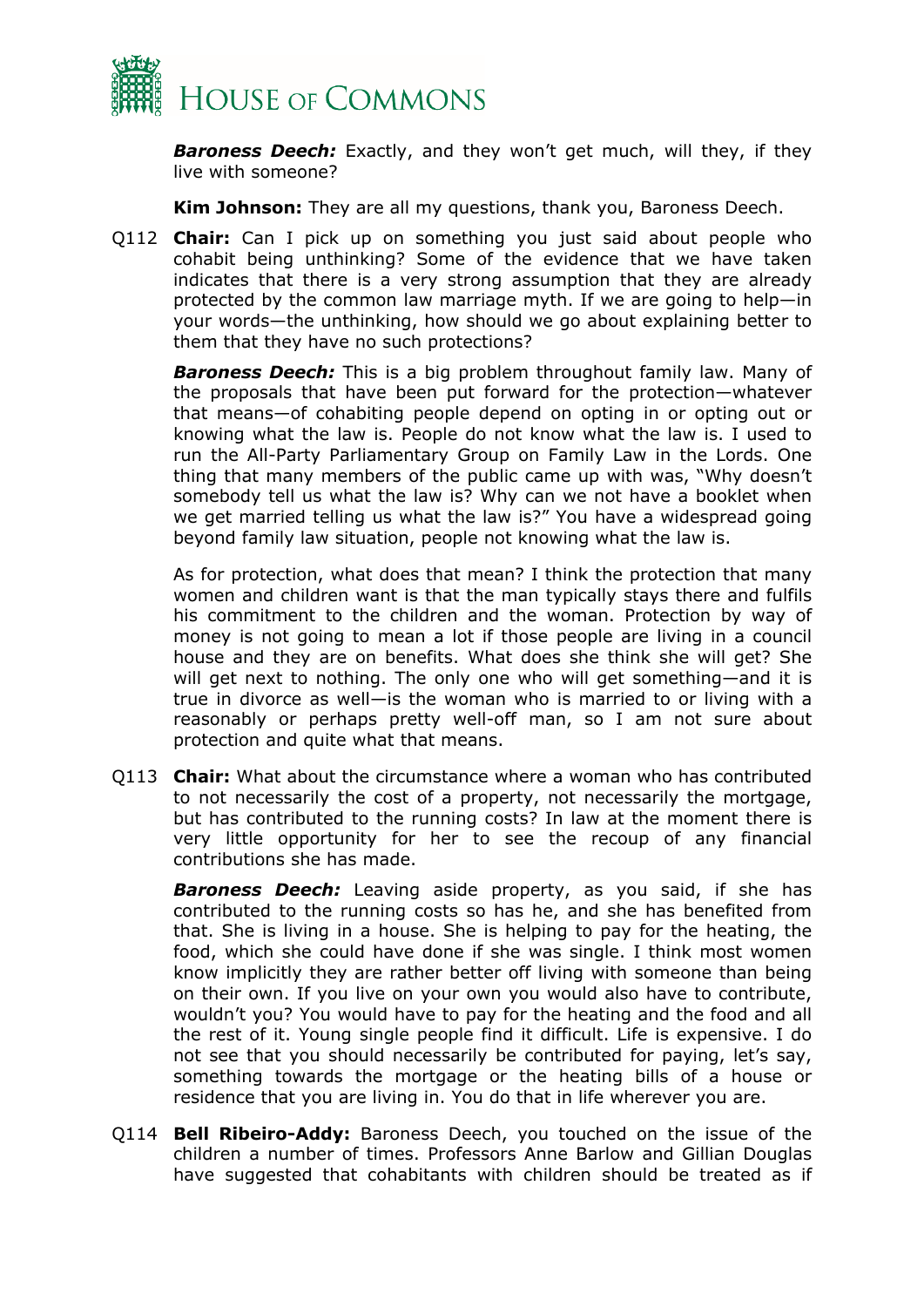

they were married. How do you respond to that suggestion?

*Baroness Deech:* My answer to that is—albeit, that the divorce court treats women with children and without children just the same—full use of the Children Act 1989, so that when those people break up there is the power of law under that Act to transfer property for the children, money, maintenance all towards the children. Of course, the mother will be living in that house and benefiting from the maintenance, but it would satisfy me as far as a matter of principle. That would be an obligation to house and maintain the children and their mother, assuming she is the carer living with them. Therefore, it would all be directed towards the children and I think that would be a great improvement in the situation of children and the massive child poverty that we face.

Although I am not an expert, one hears the deprivations of children who have no father, married or not, who lack a role model and have no relationship with their father. I would really like to see that parental obligation reinforced, and the vehicle for that is the Children Act.

Q115 **Bell Ribeiro-Addy:** You do not see that there is any other scope for using the types of provisions that are available in divorce law, to be able to make sure that children—

**Baroness Deech:** Only towards the children, not towards the women. Otherwise, you simply have a situation where, if you live with someone, you are entitled to money, whether you are same sex or a man or woman or whatever it is. I find that very odd.

I got involved with the case of the Burden sisters. Have you heard about the Burden sisters? They were two elderly ladies who must surely be dead by now. They lived together unmarried for close to 80 years and they went in the end to the European Court of Human Rights. They said, "If we were able to form a cohabitation contract or a cohabitation partnership we would have tax relief when we died. As it is, although we have lived together and we can't imagine a greater commitment than living together for 80 years, we get none of the tax breaks that a man and woman who have cohabited, have been together for a couple of years, would get."

That struck a chord with me. Family relationships don't get treated with the same largesse, if there is largesse, as so-called intimate relationships. The law focuses on two people who are having sex, or are presumed to have had sex, and that apparently is much more worthy of money than a blood relationship. I think that needs some explanation.

Q116 **Bell Ribeiro-Addy:** Thank you. This question is to both of you. If cohabitation law reforms proceed, what do you think should be the minimum level of legal protection that exists for cohabitants? There would have to be something.

*Baroness Deech:* Whatever existed, I think they should have the right to opt in as opposed to opting out. I bear in mind Article 8 of the European Convention on Human Rights, which says that everyone has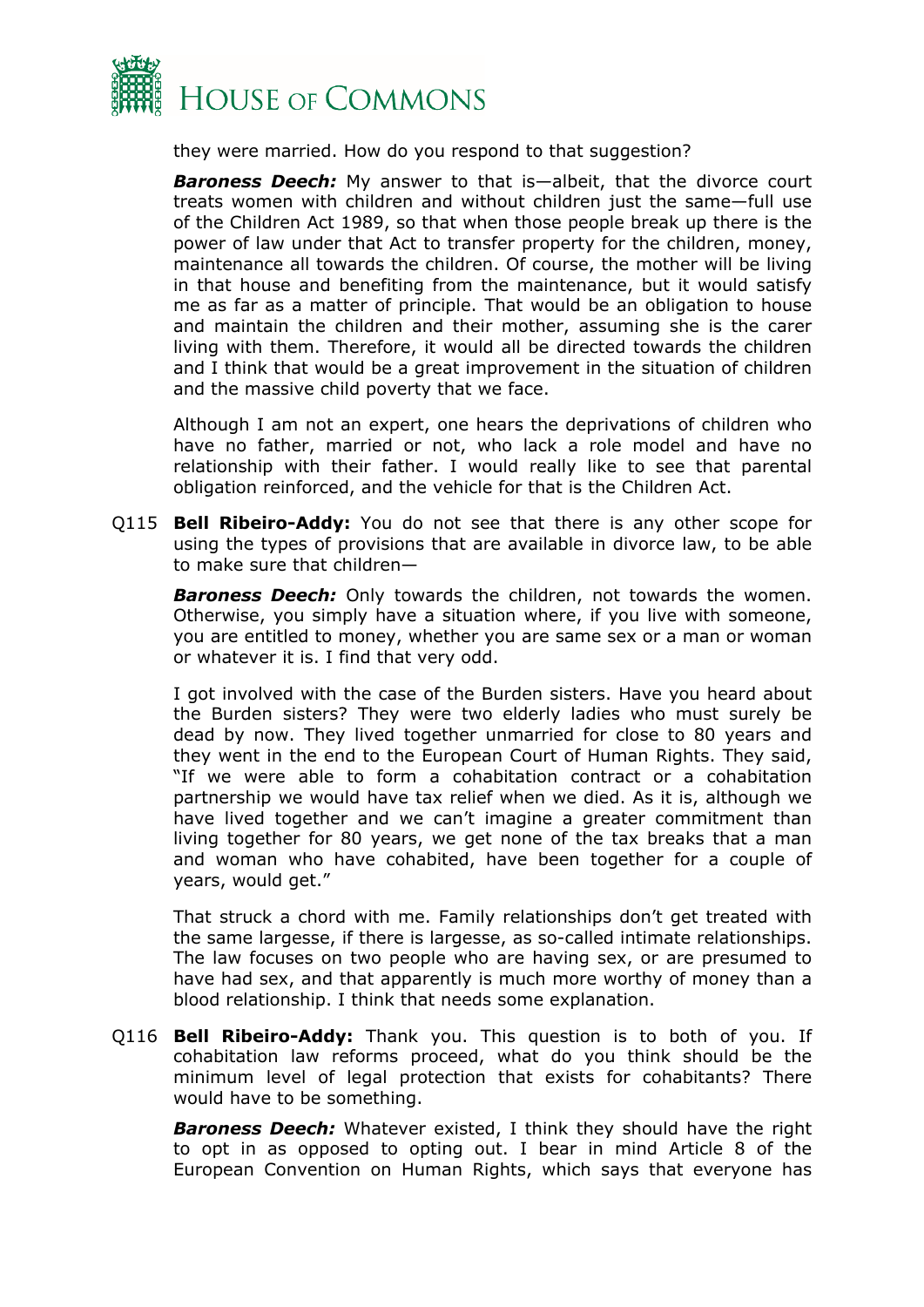

respect for their private life and family life. If two people don't get married, I think it is wrong to force marriage-like structures on them. We are all against forced marriage, aren't we? If two people live together and there is litigation, why should we treat them as if they are married? That is not what they were, not what at least one of them wanted to be. I think the minimum would be, as I have explained, a generous law towards the children and, of course, the existing property law. If she paid for a quarter of the house or three quarters of the house, she should have whatever she has contributed. Other than that, the children. If goes beyond that I think it should be an opt-in legal situation, that people should choose it, not that they should be expected to opt out. As has already been mentioned, they may not know the law.

I also think that it would be very unpopular with members of the public. I included in my written submission part of my little collection of blogs and comments that you get in *The Guardian—*not *The Daily Mail* but The Guardian and *The Times*—whenever I or someone else talks about cohabitation. Members of the public all write in and say, "If we are going to have a two-year limit, I am walking out before two years is up. I have kept this woman for two years, I'm not putting up with it". I don't think it would go down well with the public. It has been knocked around for 40 years or more and there is no public pressure for it. The lawyers want it, for reasons I have explained, but I have never had a letter from a member of the public saying, "We need a cohabitation law". I have lots of letters asking for changes in divorce law but I have never heard from anyone in the public saying, "I want a cohabitation law".

*Harry Benson:* I go back to something that was said earlier, which is that I am not in favour of marriage for moral reasons at all. I am in favour of marriage for very much evidence-based reasons that children do better, couples are more likely to stay together and so on.

I think that the answer to your question is that if you were to implement some new laws on this, there is a case for having a great deal of compassion to people where there is hardship. I think that something that dealt with that would almost certainly be very good, but whatever you do, for me—and I have talked about how I think if you automatically transfer marriage rights to cohabiting couples you undermine all the things that happen when people commit to one another—you will increase family breakdown. There is a much bigger social issue, and I think there needs to be some clear blue water between what the marriage law and divorce law says and what the rights are for cohabiting couples.

Q117 **Bell Ribeiro-Addy:** Thank you. At the beginning, you talked about there being an issue with any cohabitation law because it is not clear what cohabiting is. I want to put to you something that you said about marriage. People talk about children, but not everybody has children. Not everybody necessarily—some people have what they call open marriages. Some people have marriages where they do not live together. They may be married but spend a lot of their time in other countries. If there is no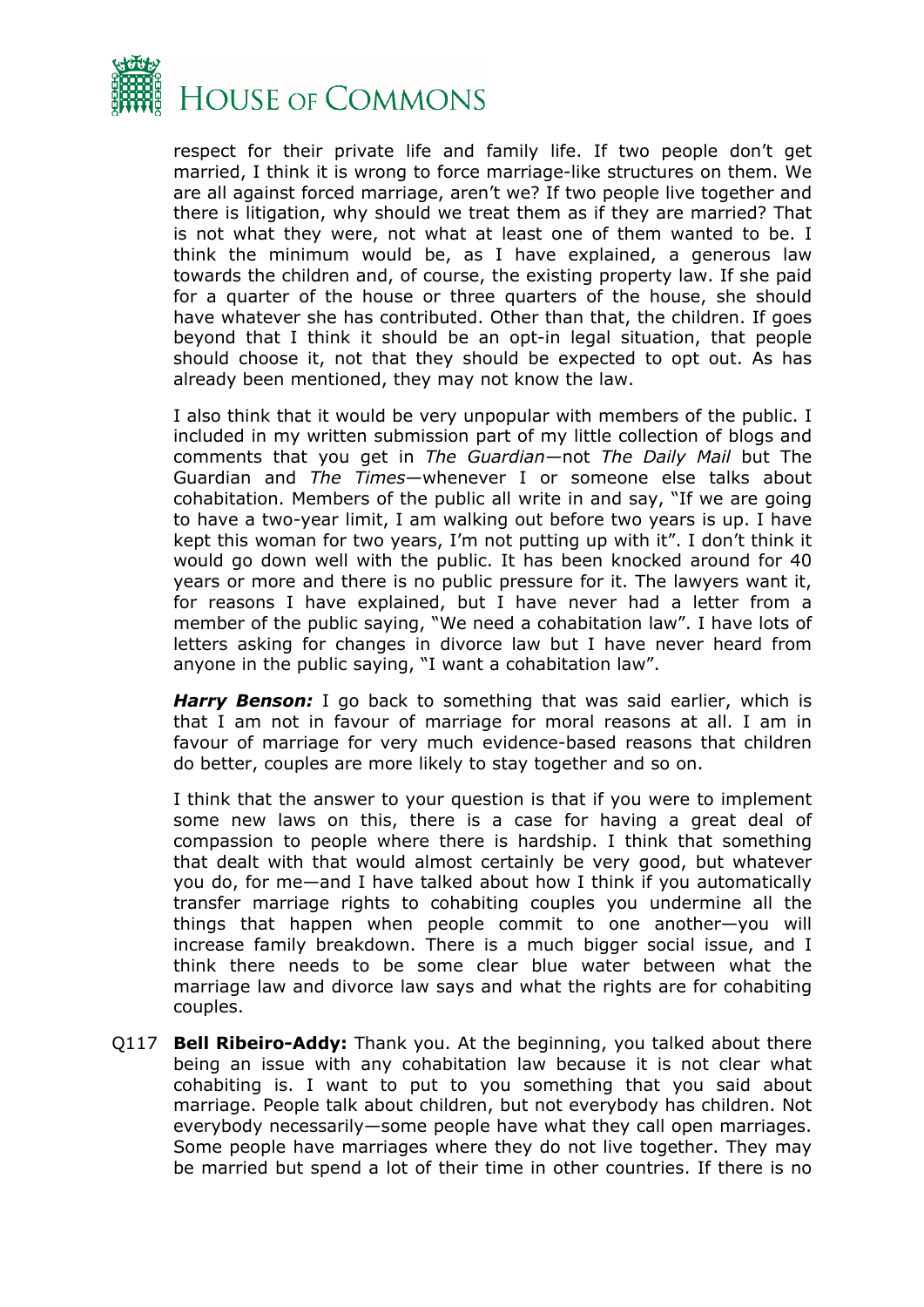

strict definition for that but then you have protections, how do you justify no protection for people who are cohabiting who might fall into your definitions of what is good in a marriage, carry out those activities, living together, having children? How do you justify them not having protection but perhaps others do simply because they have entered into a contractual arrangement for which the law does not specify the aim to do these particular things?

**Harry Benson:** I think that is a very fair point. Societies throughout history for hundreds of years, if not thousands of years, have had some version of marriage, ultimately to protect women during the time of having children and to make sure that men don't run off and otherwise be feckless, which then costs communities, societies and states. We regulate marriage for a good reason. Obviously you are not mandated to have children within marriage, but 90% of people who marry do have children. The idea of an open marriage—if that is what you want to do then go for it, but it is not my thing and I don't think it is the thing for most people. The main point about marriage is that it is there to protect, ultimately to provide stability for couples that helps improve kids' outcomes and reduces the cost to society of picking up the pieces. We have done it for hundreds, if not thousands, of years.

I think that is a legitimate reason to be extremely cautious about attributing the rights that have historically been put to this particular family structure if we attach it to this new family structure, which is a new thing that has been around for 40, 50 years. We need to be extremely cautious about doing that and wondering about what the unintended consequences are.

On the subject of unintended consequences, if I may, Scotland introduced cohabiting laws in 2006, and I am sure you have heard about this before. In the first four years, the University of Edinburgh did a study where it found that 1,000 couples put forward some kind of legal claim under the cohabiting law. That is 1,000 couples, which is 250 a year, half of them had children, so it is 125 with children. In Scotland, if you work out the births and family breakdown and stuff, we are talking about 20,000 children every year experiencing family breakdown, compared with 125 adults who were seeking help because there was an injustice. I am much more accepting that there is an injustice here that tends to affect women more than men. That is a ratio of 160:1. That is the scale we are talking about. We are talking about 160 children affected by family breakdown for every one adult who has this injustice. It is an injustice of being hard done-by when they have left a relationship for which they have sacrificed maybe many years and given up their career.

I think that 160:1 is the scale that we need to attach to this. If we start changing the law to move things across, you don't have to move 160 very far for it to make an enormous difference to an awful lot of families compared to just that one adult. I say "just", I don't mean to say "just". It is an awful situation to be in. I have had one in my own family with my uncle who was left after 25 years of partnership, so I am deeply sympathetic to it.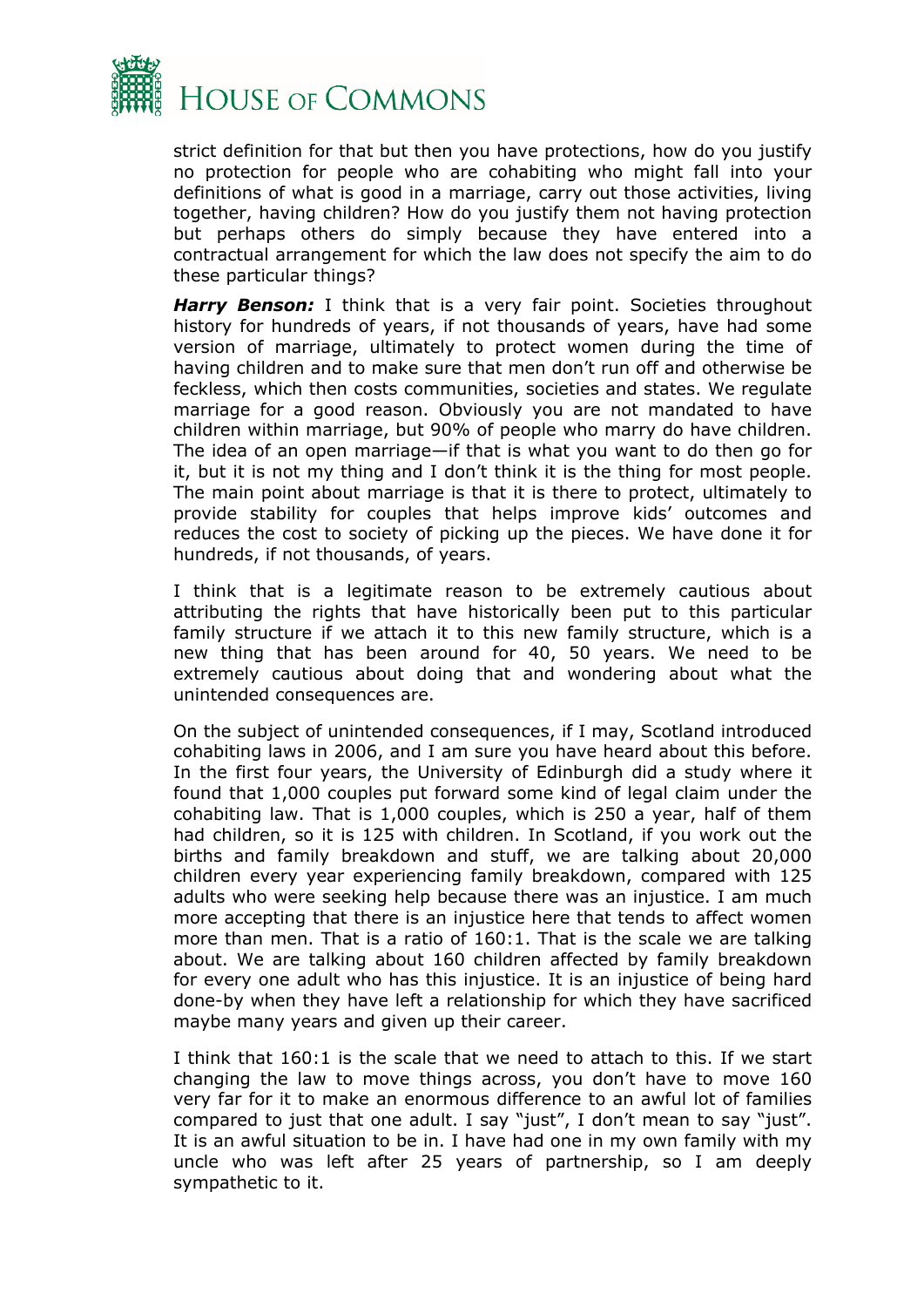

**Bell Ribeiro-Addy:** Thank you very much. Those are all my questions.

Q118 **Alex Davies-Jones:** To go back to Baroness Deech's point on an opt-out system, you spoke quite firmly against that. You wouldn't like to see that. You would rather see an opt-in system for cohabiting partners if a regime was brought in, but you could argue that we have that currently with a marriage or a civil partnership. Why are you so against an opt-out system, which you could argue would answer some of the impact on civil liberties and state interference in relationships and so on?

*Baroness Deech:* As people have said around this cosy table, cohabiting couples don't necessarily know the law, so I am not sure that they would necessarily opt out. They probably wouldn't know that they had to or it might be seen as hostile, rather like prenuptial agreements, which many countries in the rest of the world have and are seen as quite normal, while here it is still seen as a bit doubtful and not quite the right romantic thing to do. I think if there is a system people ought to be able to opt in. Cohabitation, marriage, civil partnerships—the papers and magazines are full of it every day. It is very hard to believe that people would not be aware that there are other systems that they could enjoy.

I think one should leave a little corner of freedom for people who might be experimenting in relationships, "I am going to live with you for a year or two, let's see how it goes". They may want to do that to avoid the terrible tangles of maintenance law on divorce, which is so expensive and unpleasant that the Government are now paying couples £500 each to go to arbitration or mediation rather than go through the mill of divorce law. How bad can a law be when the Government pay you to avoid it? I think many people, again judging by the blogs and comments, want to avoid that. They don't want to get tangled up in the law and, as I said in my submission, elderly Peers come up to me sometimes and say, "Ruth, I hope you can get the law changed because I am frightened to cohabit".

**Chair:** Sorry, we have a Division in the Commons and I will have to suspend the meeting.

*Sitting suspended for a Division in the House.*

*On resuming—*

**Chair:** Thank you very much for your patience and welcome back. I will go back to Alex Davies-Jones.

Q119 **Alex Davies-Jones:** Baroness Deech, we were discussing your thoughts on opting out. Do you want to expand on where you were?

*Baroness Deech:* Again, I think that people don't know the law, but for those who do—and I was talking to Harry about this while you were out— I know elderly people, and indeed younger people, who don't want to get married again when they have been living with someone for a long time or don't want to cohabit for fear of jeopardising the assets they had from their first marriage, which they want to go to their children. They say to me, "I want to protect what I have got. Not that I don't love the person I am with now, but I want my children to benefit and if I marry again or I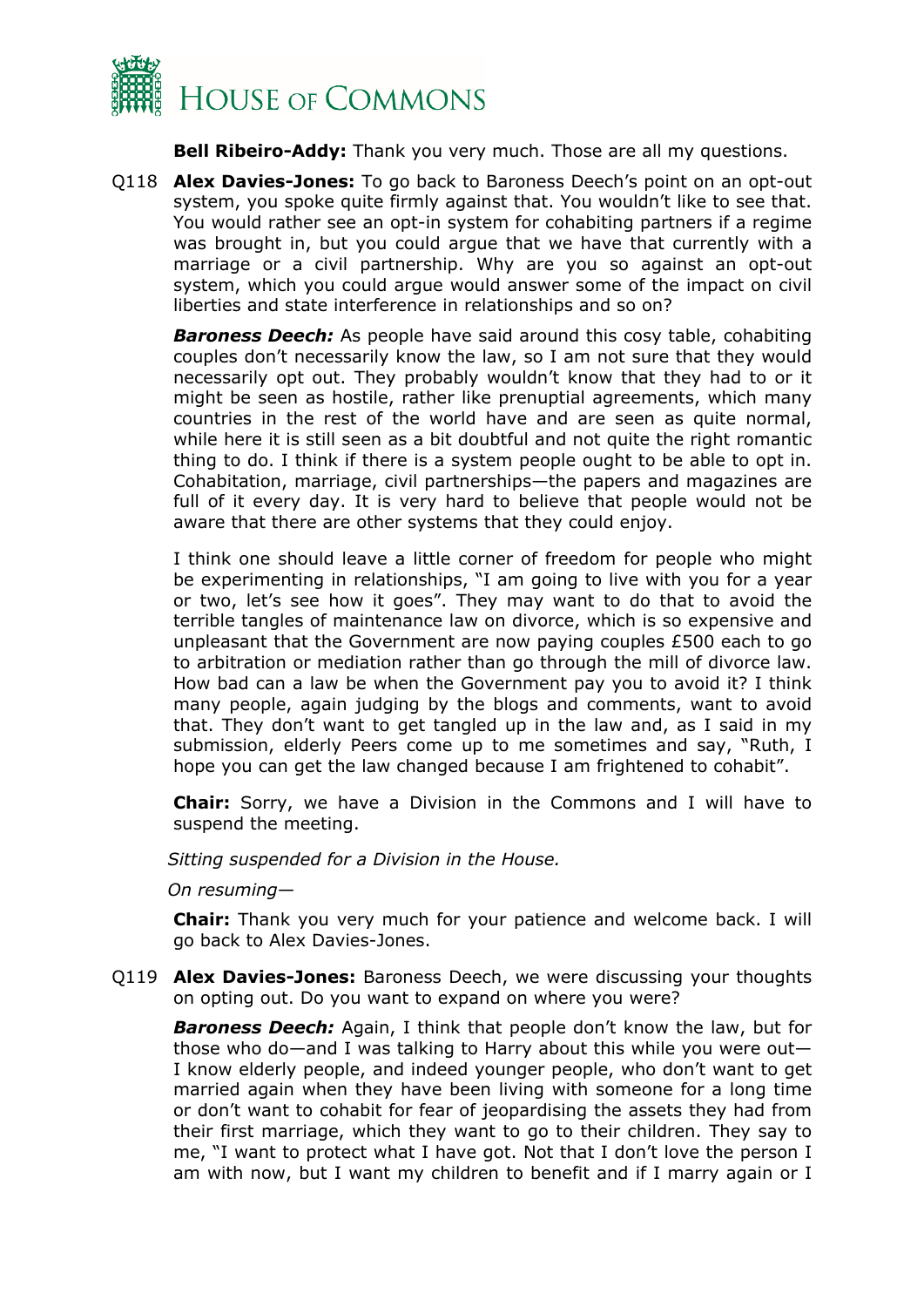

cohabit and the law changes, my children will suffer". As I said, some of the most unpleasant litigation that one sees is the pitting of a cohabitant against the children of the first marriage. The prospect of cohabitation law casts a shadow over relationships. People feel that they will lose by regularising a relationship.

Of course the people I am talking about probably know something about the law and they would opt out, but there must be a whole lot of people who would not know. I would prefer opt-in, because I come back to this issue of freedom. I think people should be free to have a relationship that suits them outside of the law that is protected by Article 8 of the European Convention on Human Rights and that the law should not go chasing after them when they never opted into it.

Q120 **Chair:** I will follow up on that, Baroness Deech. We heard from Elizabeth Darlington in our first session exactly the scenario that you have just outlined to us, that perhaps an older person who already has children would be more anxious about cohabiting with someone and might choose not to cohabit because they would be worried about, as you put it, the shadow hanging over the relationship of what would happen to the property rights. But surely an opt-out system absolutely covers that scenario. They could do so safely provided they had opted out.

*Baroness Deech:* If that were the law, and also judging by the litigation over prenups, I wonder how much litigation there would be over opting out. We now have very expensive litigation where there is a prenup in black and white and you would have thought that is decisive and someone says, "No, I was under duress, it doesn't mean this and it doesn't mean that", you would have the same problem with opting in and opting out and people saying, "I was pressurised into this, I didn't know what I was doing, this isn't my signature, it is unfair". It would simply lead to yet more litigation.

Q121 **Chair:** Thank you. A final question for both of you. I will start with Mr Benson, because I am conscious that we have asked you a lot of questions, Baroness. Can you outline what you think the main challenges might be in seeking to define a legal cohabitation?

*Harry Benson:* A nightmare. When does it start? There is a paper by Manning and Smock from 2005, American sociologists, and I can't remember the exact details of it, but essentially a quarter to a half of the couples who were living together in this particular study couldn't pin down their start date to within plus or minus three months of each other. There is a lawyers charter in simply identifying a start date. If you are talking about any kind of time horizon for a cohabiting law, it is two years, three years, whatever, from what? That would be an absolute nightmare to do.

I hope you would address the aspect that there is something faintly illiberal of foisting a bunch of rules on to people who have perfectly free choices to fill in a cohabiting agreement or sign a civil partnership, which I think is an excellent idea. I part company with some of the lawyers on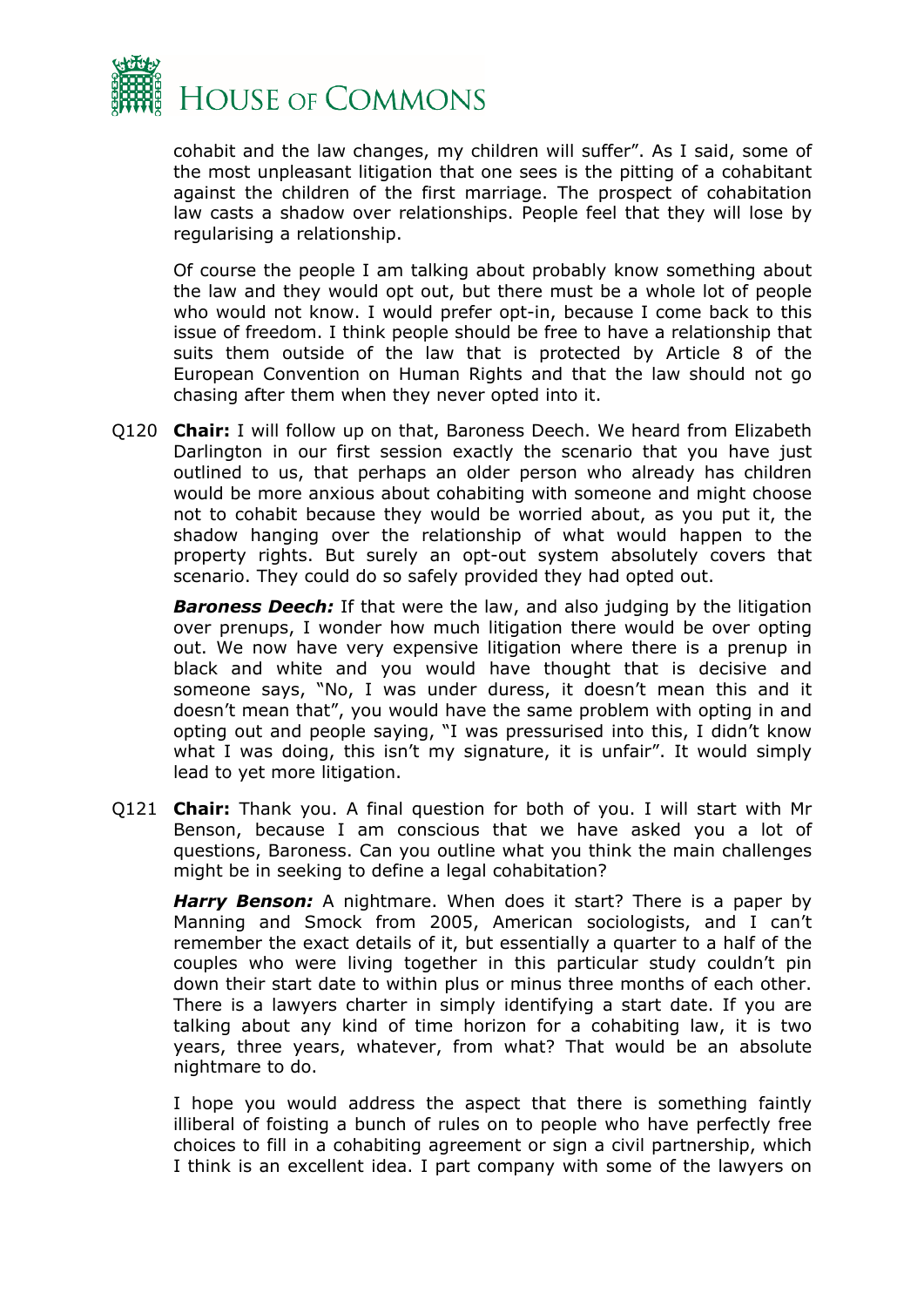

this particular issue, but I have agreed with them on civil partnerships and no-fault divorce, for example, just so that I am not totally against the legal profession on this. I think that we have to take into account the bigger issue of the effect on family stability and whether it will undermine commitment and, therefore, ultimately produce more of the problem that we are trying to avoid in the first place.

*Baroness Deech:* As I said, I think that defining would be very difficult and it would open the door to a great deal of litigation. Would it be retrospective? I believe that one of the Bills introduced by Lord Marks and the late Lord Lester made it retrospective and I say that is even more contrary to one's human rights and civil liberties, that you are living with someone and then suddenly the law changes and it is retrospective. I think that defining it would be very difficult. Did it start when the two of you shared a flat on campus or was it not until you moved into another house and so on? I think definition would be difficult. I am very conscious of the cost of that litigation. The costs are just astronomic sometimes.

Q122 **Chair:** Is there any reason why the costs of that litigation should be any more or less than the costs of litigation in seeking to establish your rights under property law?

*Baroness Deech:* They will probably be the same, except that property law is much more defined. You have a solid base of case law and it goes back not a hundred years but a long time and it much easier to advise ahead of time. You pay this much, it is X proportion, or both your names on the title deed. It is a lot more straightforward. That is much more developed law.

Q123 **Chair:** Thank you. I am conscious of time. I know we kept you hanging around for a long time. Are there any final points that you feel we have not covered that you wanted to put on the record?

*Baroness Deech:* A plea for tolerance and freedom in this country. We have not gone down the route that some other states have taken and even in America, where a few states have cohabitation law, I am told they are gradually rowing back. Although it started in the case of Marvin in the late 1970s, it has not really taken off because we see young people cohabiting and they want to be free and I support that. I think there is quite enough law to do justice—I prefer that word—to longer cohabitations.

I put in a plea for the support of children. Child poverty is a terrible problem in this country. Alienation of fathers, their neglecting their obligations, is a big problem and we have got it in our grasp. You have it in your power to recommend that the law is much more pressurising on fathers, usually, to support their children.

**Harry Benson:** My plea is that as well as listening to the lawyers who listen to these very difficult cases of people who have been abandoned after having sacrificed great chunks of their lives in some cases and seem to be treated very unfairly, we realise that these people are adults. They have a certain amount of choice and I have huge sympathy for them